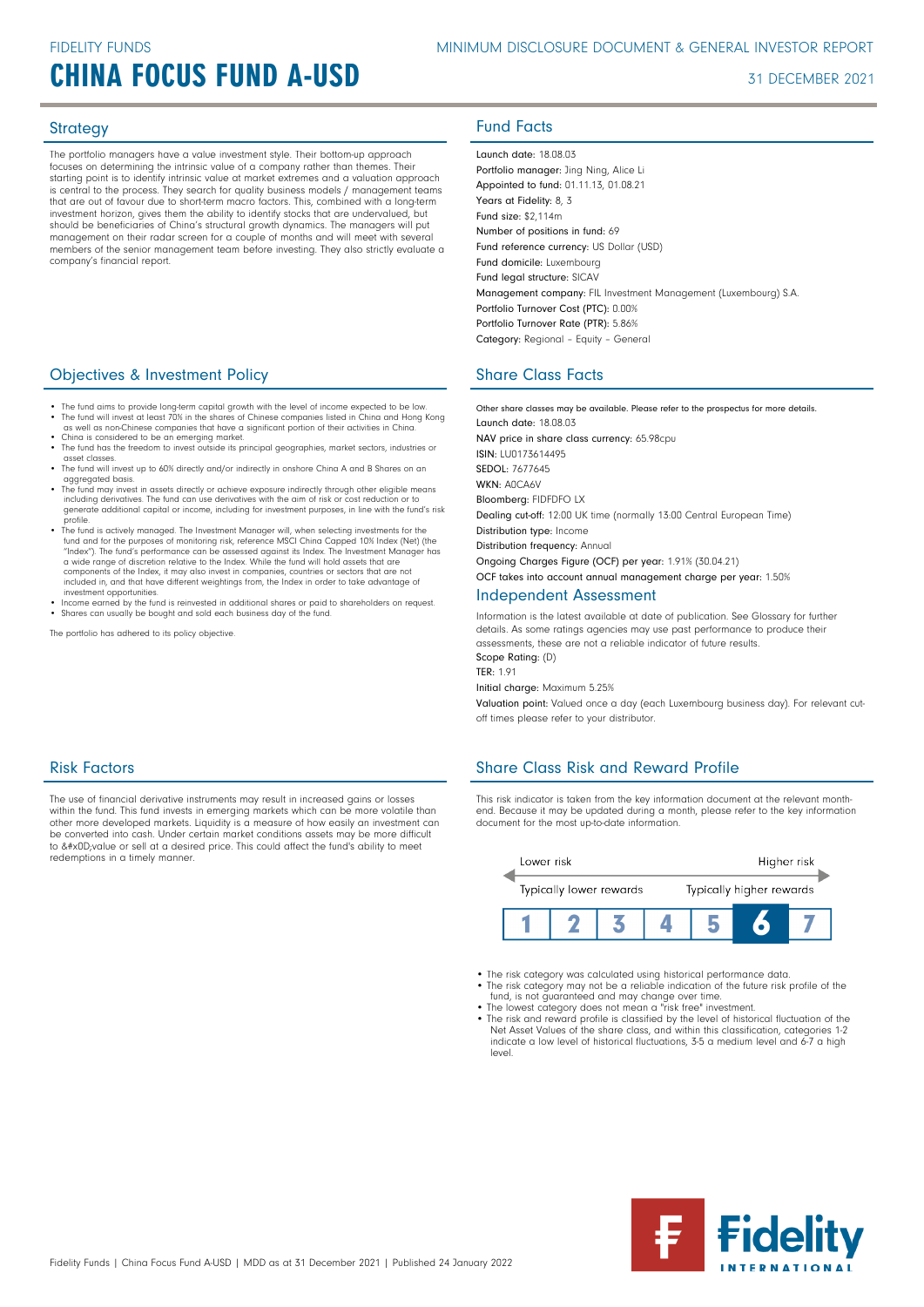Past performance is not a reliable indicator of future results. The fund's returns can be affected by fluctuations in currency exchange rates.

## Performance Comparator(s)

| Peer Group Universe        | Morningstar EAA Fund China Equity |
|----------------------------|-----------------------------------|
| Market index from 01.02.08 | MSCI China Capped 10% Index (Net) |

Market index is for comparative purposes only unless specifically referenced in the Objectives & Investment Policy on page 1. The same index is used in the positioning tables on this factsheet. Where the effective date for the current market index is after the share class launch date, full history is available from Fidelity.

Cumulative performance in USD (rebased to 100)



Performance is shown for the last five years (or since launch for funds launched within that period).

## Performance for calendar years in USD (%)



## Performance for 12 month periods in USD (%)



## Annual return in USD (%)

| Highest annual return | 143.42 (31.10.2007) |
|-----------------------|---------------------|
| Lowest annual return  | -61.75 (31.10.2008) |

## Performance to 31.12.21 in USD (%)

|                         | 1 <sub>m</sub> | 3m                       | <b>YTD</b>               | 1vr     | 3yr           | 5yr  | Since<br>18.08.03* |
|-------------------------|----------------|--------------------------|--------------------------|---------|---------------|------|--------------------|
| Fund cumulative growth  | 2.1            | $-4.3$                   | $-4.2$                   | $-4.2$  | $\frac{1}{2}$ | 33.5 | 617.8              |
| Index cumulative growth | $-3.2$         | $-6.0$                   | $-20.3$                  | $-20.3$ | 27.4          | 56.4 | 628.4              |
| Fund annualised growth  | $\sim$         | $\overline{\phantom{a}}$ | $\overline{\phantom{a}}$ | $-4.2$  | 2.5           | 5.9  | 11.3               |
| Index annualised growth | $\sim$         | $\sim$                   | $\overline{\phantom{a}}$ | $-20.3$ | 8.4           | 9.4  | 11.4               |

Source of fund performance and volatility and risk measures is Fidelity. Performance is excluding initial charge.

Basis: nav-nav with income reinvested, in USD, net of fees.

Market indices are sourced from RIMES and other data is sourced from third-party providers such as Morningstar.

\*Performance commencement date.

Performance is calculated for the portfolio. The individual investor performance may differ as a result of initial fees, the actual investment date, the date of reinvestment and dividend withholding tax.

## Definition of terms:

Annualised performance: Annualised performance show longer term performance rescaled to a 1 year period. Annualised performance is the average return per year over the period. Actual annual figures are available to the investor on request.

Equity: the percentage of the fund that is currently invested in the equity market.

Highest & Lowest return: The highest and lowest returns for any 1 year over the period since inception have been shown.

NAV: The net asset value represents the assets of a Fund less its liabilities.

Other: the value of any non-equity investments (excluding cash funds) expressed as a percentage of fund TNA.

Uninvested cash: this is 100% minus the fund's Equity exposure and minus Other. This leaves any residual cash exposure that is not invested in shares or via derivatives. % TNA: Data is presented as a percentage of TNA, which stands for Total Net Assets (the value of all the fund's assets after the deduction of any liabilities).

Fidelity Funds | China Focus Fund A-USD | MDD as at 31 December 2021 | Published 24 January 2022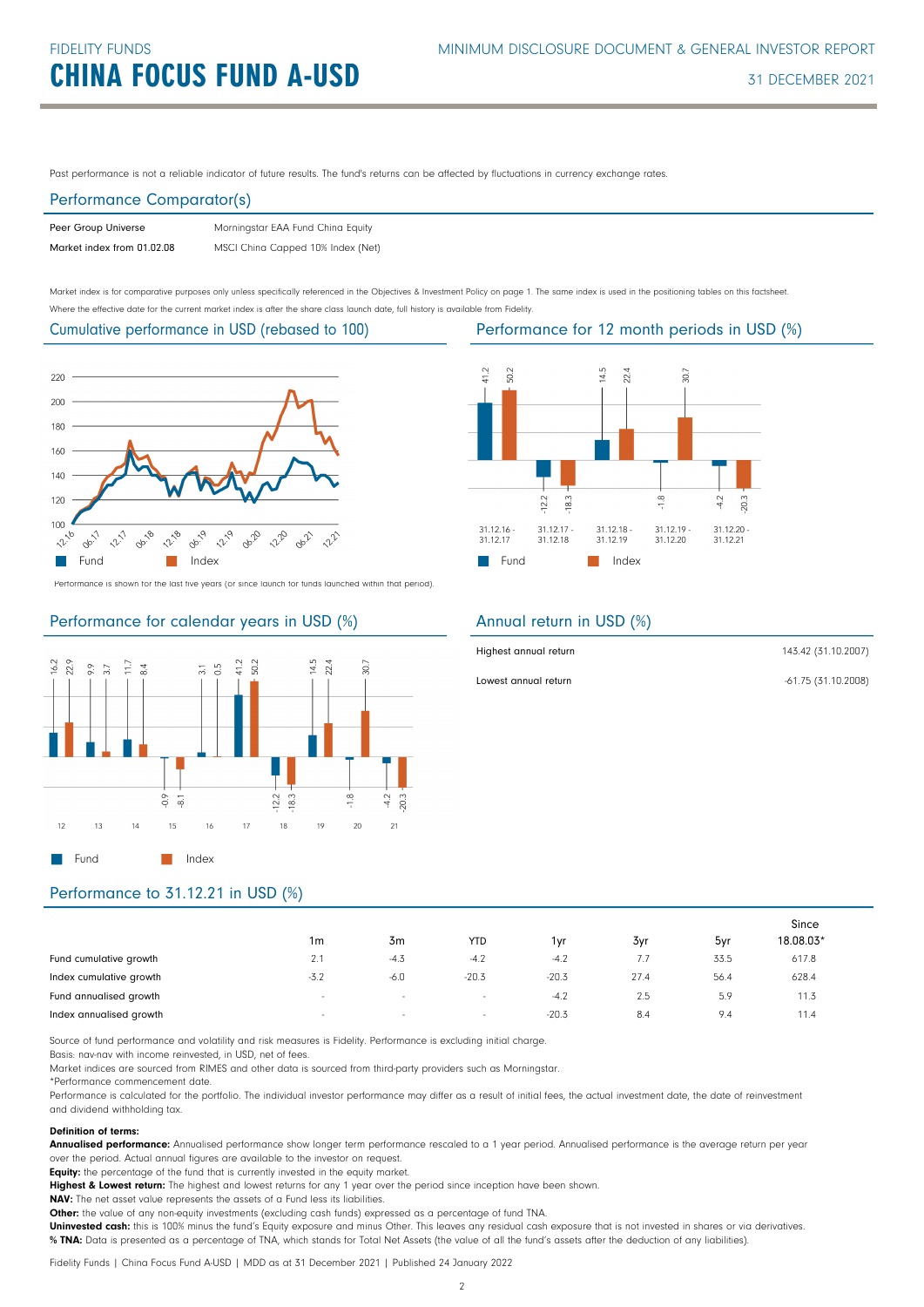# **CHINA FOCUS FUND A-USD** 31 DECEMBER 2021

| <b>GICS Sector</b>            | Fund | Index | Relative |
|-------------------------------|------|-------|----------|
| Financials                    | 24.2 | 14.9  | 9.3      |
| <b>Communication Services</b> | 16.9 | 15.4  | 1.5      |
| <b>Consumer Discretionary</b> | 10.4 | 30.6  | $-20.2$  |
| Energy                        | 10.2 | 1.7   | 8.4      |
| Industrials                   | 7.0  | 5.9   | 1.1      |
| <b>Real Estate</b>            | 6.7  | 4.1   | 2.6      |
| <b>Materials</b>              | 6.2  | 3.6   | 2.6      |
| Information Technology        | 5.7  | 7.4   | $-1.7$   |
| <b>Consumer Staples</b>       | 4.2  | 6.2   | $-2.0$   |
| <b>Health Care</b>            | 3.3  | 7.3   | $-4.0$   |
| <b>Utilities</b>              | 1.1  | 2.9   | $-1.8$   |
| <b>Total Sector Exposure</b>  | 95.9 | 100.0 |          |
| Other Index / Unclassified    | 0.0  | 0.0   |          |
| <b>Total Equity Exposure</b>  | 95.9 | 100.0 |          |
|                               |      |       |          |

## Geographic Exposure (% TNA)

|            | Fund | Index | Relative |
|------------|------|-------|----------|
| China      | 94.7 | 99.3  | $-4.5$   |
| Hong Kong  | 1.2  | 0.6   | 0.6      |
| <b>USA</b> | 0.0  | 0.1   | $-0.1$   |

## Sector/Industry Exposure (% TNA) Market Capitalisation Exposure (% TNA)

| <b>USD</b>                       | Fund | Index | Relative |
|----------------------------------|------|-------|----------|
| $>10$ bn                         | 63.5 | 77.0  | $-13.6$  |
| 5-10 <sub>bn</sub>               | 7.6  | 11.8  | $-4.2$   |
| $1-5$ bn                         | 18.1 | 6.5   | 11.6     |
| $0-1$ bn                         | 6.2  | 0.0   | 6.2      |
| <b>Total Market Cap Exposure</b> | 95.4 | 95.3  |          |
| Index / Unclassified             | 0.5  | 4.7   |          |
| <b>Total Equity Exposure</b>     | 95.9 | 100.0 |          |

| <b>Total Geographic Exposure</b> | 95.9 | 100.0 |
|----------------------------------|------|-------|
| Other Index / Unclassified       | n n  | n n   |
| <b>Total Equity Exposure</b>     | 959  | 100.0 |

## Top Positions (% TNA)

|                                       | GICS Sector                   | Geographic Location | Fund | Index | Relative |
|---------------------------------------|-------------------------------|---------------------|------|-------|----------|
| CHINA MOBILE LTD                      | <b>Communication Services</b> | China               | 6.0  | 0.0   | 6.0      |
| CHINA LIFE INSURANCE CO LTD           | <b>Financials</b>             | China               | 6.0  | 0.5   | 5.5      |
| CHINA CONSTRUCTION BANK               | <b>Financials</b>             | China               | 5.4  | 2.7   | 2.6      |
| TENCENT HLDGS LTD                     | <b>Communication Services</b> | China               | 4.9  | 10.1  | $-5.2$   |
| LENOVO GROUP LTD                      | Information Technology        | China               | 4.2  | 0.3   | 3.8      |
| CNOOC LTD                             | Energy                        | China               | 4.2  | 0.0   | 4.2      |
| ALIBABA GROUP HOLDING LTD             | <b>Consumer Discretionary</b> | China               | 4.0  | 9.4   | $-5.4$   |
| <b>INDUSTRIAL &amp; COML BK CHINA</b> | <b>Financials</b>             | China               | 3.8  | 1.4   | 2.4      |
| <b>BAIDU INC</b>                      | Communication Services        | China               | 3.4  | 1.7   | 1.8      |
| DONGFENG MOTOR GROUP CO LTD           | <b>Consumer Discretionary</b> | China               | 3.4  | 0.1   | 3.3      |

## Top Overweight Positions (% TNA)

|                                       | Fund | Index | Relative |
|---------------------------------------|------|-------|----------|
| CHINA MOBILE LTD                      | 6.0  | 0.0   | 6.0      |
| CHINA LIFF INSURANCE CO LTD           | 6.0  | 0.5   | 5.5      |
| CNOOC LTD                             | 4.2  | 0.0   | 4.2      |
| LENOVO GROUP LTD                      | 4.2  | 0.3   | 3.8      |
| DONGFENG MOTOR GROUP CO LTD           | 34   | 0.1   | 3.3      |
| CHINA CONSTRUCTION BANK               | 5.4  | 2.7   | 2.6      |
| CHINA OVERSEAS LAND & INVESTMENT      | 3.0  | 0.4   | 2.6      |
| CHINA RFS LD LTD                      | 31   | 0.5   | 2.6      |
| INDUSTRIAL & COML BK CHINA            | 3.8  | 1.4   | 7.4      |
| <b>7HU7HOU CRRC TIMES FLECTRIC CO</b> | 2.3  | N 1   | 2.2      |

| China                             | 4.9  | 10.1  | $-5.2$   |  |
|-----------------------------------|------|-------|----------|--|
| China                             | 4.2  | 0.3   | 3.8      |  |
| China                             | 4.2  | 0.0   | 4.2      |  |
| China                             | 4.0  | 9.4   | $-5.4$   |  |
| China                             | 3.8  | 1.4   | 2.4      |  |
| China                             | 3.4  | 1.7   | 1.8      |  |
| China                             | 3.4  | 0.1   | 3.3      |  |
|                                   |      |       |          |  |
| Top Underweight Positions (% TNA) |      |       |          |  |
|                                   | Fund | Index | Relative |  |
| ALIBABA GROUP HOLDING LTD         | 4.0  | 9.4   | $-5.4$   |  |
| <b>TENCENT HLDGS LTD</b>          | 4.9  | 10.1  | $-5.2$   |  |
| <b>MEITUAN</b>                    | 0.0  | 4.8   | $-4.8$   |  |

| JD.COM INC                     | 0.0 | 2.5 | $-2.5$ |
|--------------------------------|-----|-----|--------|
| PING AN INS GROUP CO CHINA LTD | 0.0 | 21  | $-21$  |
| NIO INC                        | 0.0 | 18  | $-1.8$ |
| WUXI BIOLOGICS (CAYMAN) INC    | 0.0 | 17  | $-1.7$ |
| NETEASE INC                    | 0.0 | 17  | $-1.7$ |
| <b>XIAOMI CORP</b>             | 0.0 | 14  | $-1.4$ |
| BYD CO LTD                     | 0.0 | 1.3 | $-1.3$ |

Methodology: A position combines all equity investments (including derivatives) linked to an issuing company. Derivatives are included on an exposure basis so they reflect the<br>equivalent underlying shares needed to generat